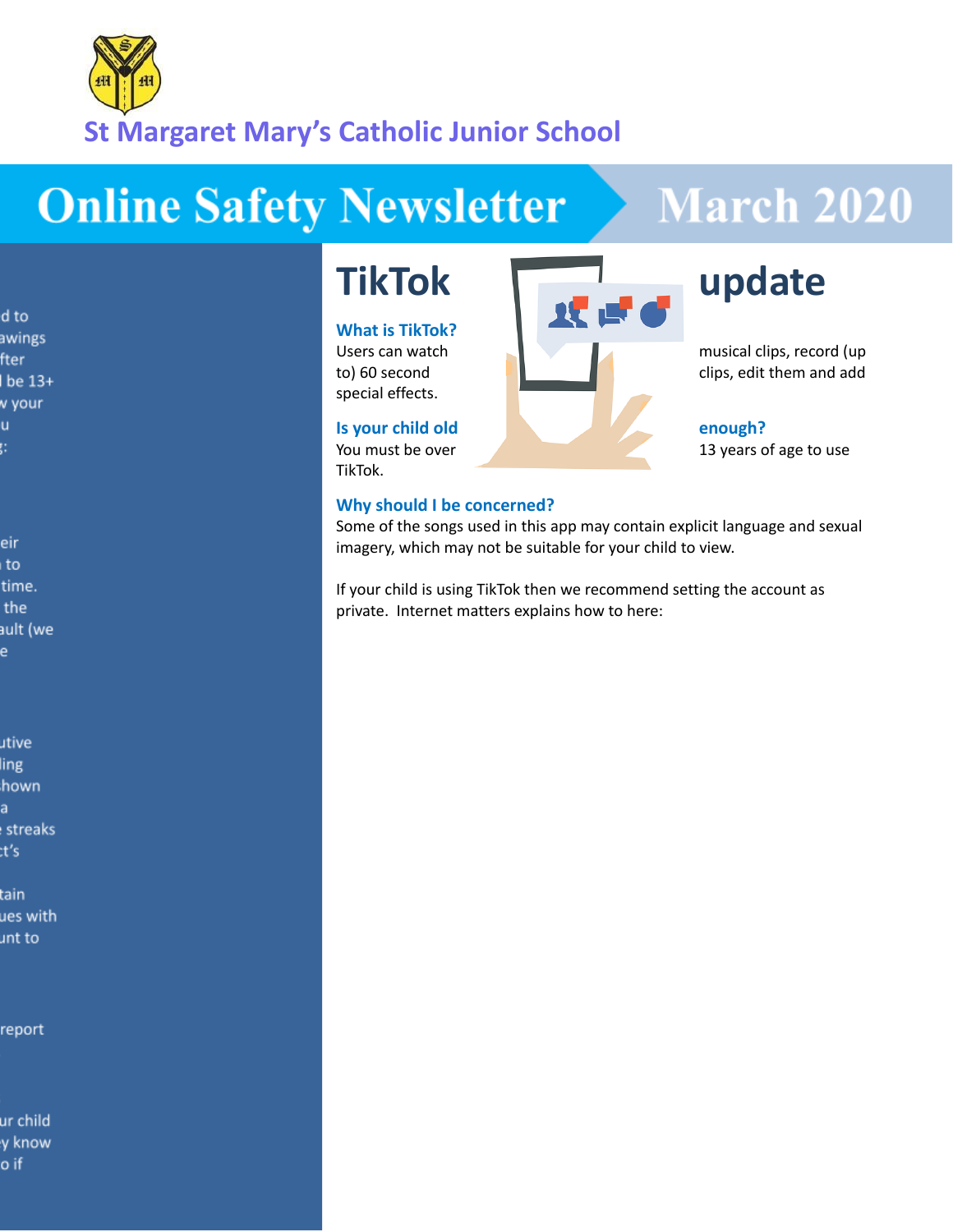### <https://www.internetmatters.org/parental-controls/social-media/tiktok-privacy-and-safety-settings/>

### **Did you know?**

Even with a private account, your child's profile information such as their photo and bio is still visible so ensure your child understands the importance of not adding personal information (e.g. address, age and phone numbers).

### **Talk to your child**

Why does your child use it? What do they like about it? Do they know their followers? What do they like watching on it? Have they ever seen anything that has worried them?

#### **Family safety mode**

This new tool has just been launched by TikTok which when enabled gives you control over your child's safety settings. More information available here: <https://www.bbc.co.uk/news/technology-51561050>

#### **Further information**

● <https://parentzone.org.uk/article/tiktok-everything-you-need-know-about-video-production-app>

**Tube** 

[http://support.tiktok.com/?ht\\_kb=for-parents](http://support.tiktok.com/?ht_kb=for-parents)

# **YouTube** Parent Question

to report to block private **What should I do if my child wants to**

**upload videos on YouTube?** The decision obviously lies with you as the parent and regardless of your decision, it is really important that you maintain an open conversation. If you choose not to let your child post videos on YouTube then explain why, if you agree, then set some ground rules such as comments must be switched off, the channel must be kept private and of course monitor what they are uploading.

This article by Common Sense Media looking at

YouTube channels has some great tips (particularly around labelling the content 'for kids' which is a new feature on YouTube) and also explains the legalities if your child is under aged 13:

# **What is Roasting**

This is a form of cyberbullying. This involves people asking to be insulted on social media, it can lead to very hurtful comments. You should talk to your child about this type of behavior nd why they shouldn't participate in s type of behavior regardless if they it as a game. Further information allable here:

https://parentinfo.org/article/roastinga-guide-for-parents

## **New Apps**

This article lists the latest 5 apps you should know about and includes a top tip if your child is using them:

https://www.vodafone.co.uk/mobil e/digital-parenting/five-apps

# Fortnite

Fortnite is rated PEGI 12 for frequent mild violence which means it is not suitable for persons under 12 years of age to play. PEGI do not take into consideration the chat features when rating games. Fortnite contains voice and text chat, which can contain inappropriate and explicit language. You can turn the voice chat off but not the text chat. As always, show your child how to report players for any inappropriate behaviour (more